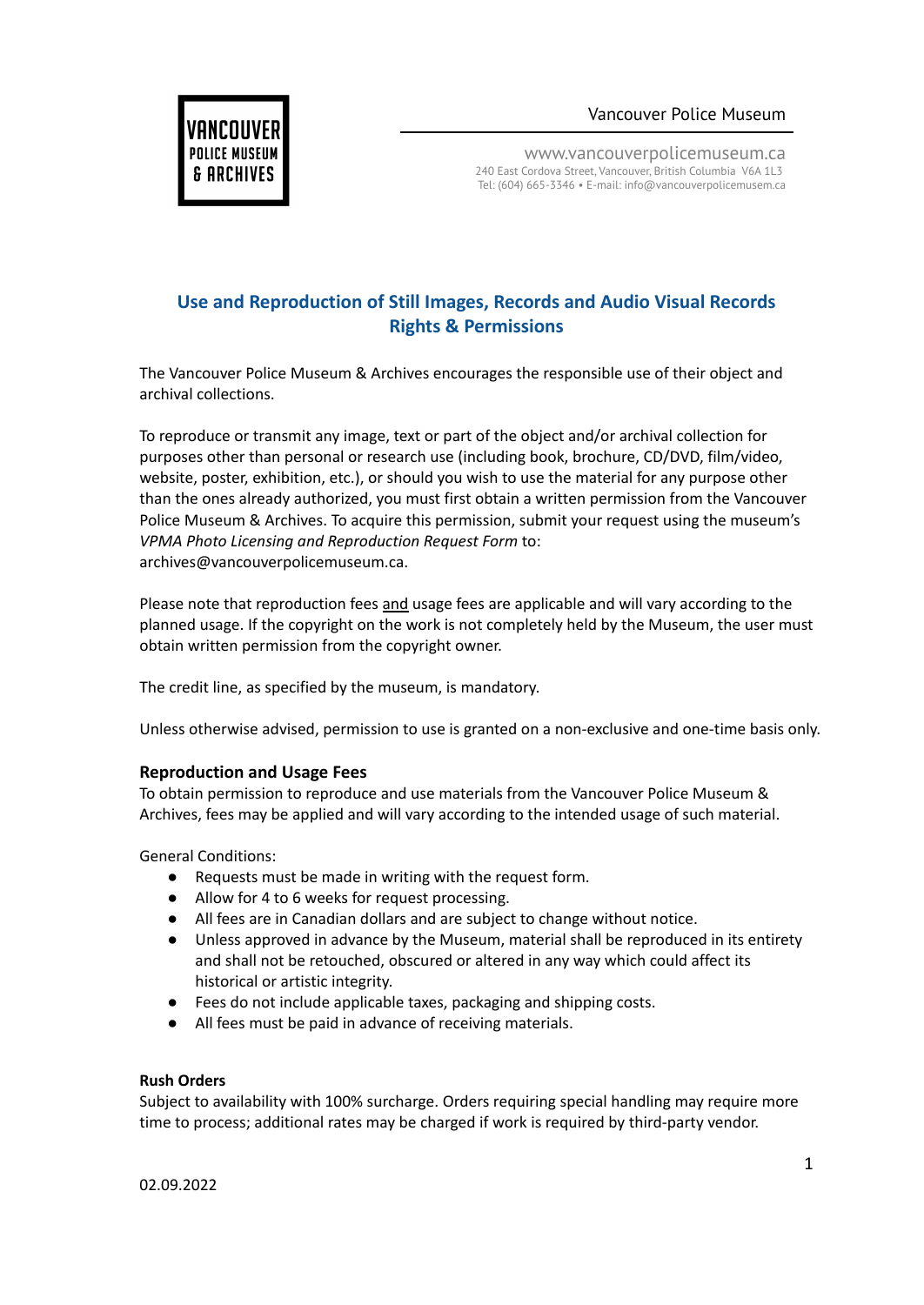

www.vancouverpolicemuseum.ca 240 East Cordova Street, Vancouver, British Columbia V6A 1L3 Tel: (604) 665-3346 • E-mail: info@vancouverpolicemusem.ca

## **Artifact / Archives Research Fee**

- Staff will provide 30 minutes of free research per request. If more time is required, additional research fees will consist of \$30.00 per hour. \*1 hour minimum charge.
- An administrative fee of \$10.00 will be charged for processing reproduction and use requests.

#### **Photo Reproduction Fees**

| <b>Photographic Material</b>        | Fee          |
|-------------------------------------|--------------|
| Digital image file (8X10 at 600ppi) | \$15.00 each |
| <b>Delivery Type</b>                | Fee          |
| Delivery via email                  | No charge    |
| Delivery via CD                     | \$10.00/CD   |

*\*Fee includes obtaining file and use*

*\*Additional fees may apply if new photography is required.*

#### **Textual Document Fees**

| <b>Textual Document Material</b>           | Fee          |
|--------------------------------------------|--------------|
| Photocopy - black & white                  | \$0.25/page  |
| Scan - Digital image file (8X10 at 300ppi) | \$15.00 each |
|                                            |              |
| <b>Delivery Type</b>                       | Fee          |
| Delivery via email                         | No charge    |

*\*Additional fees may apply if other formats are required or new scans are requested*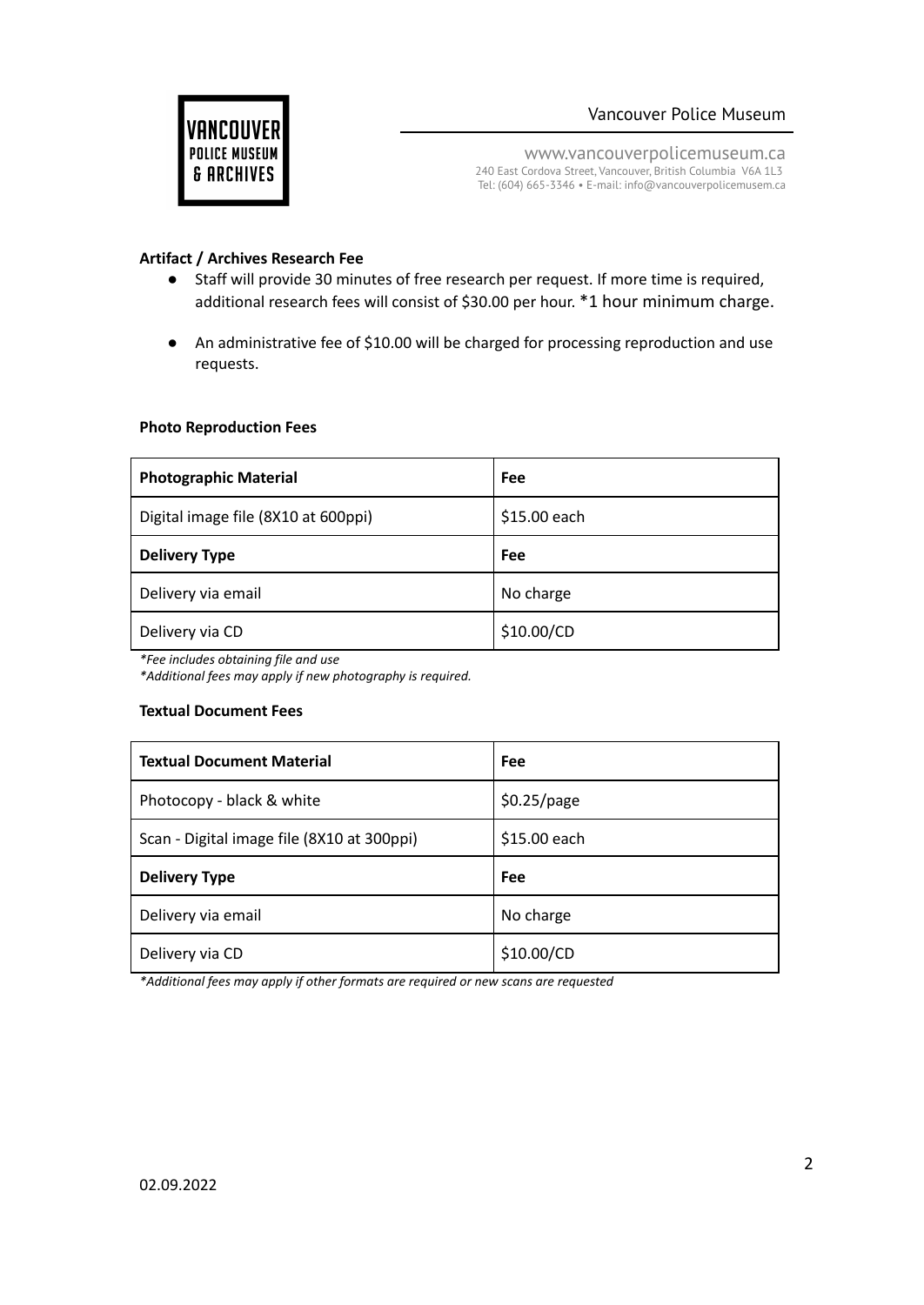

www.vancouverpolicemuseum.ca 240 East Cordova Street, Vancouver, British Columbia V6A 1L3 Tel: (604) 665-3346 • E-mail: info@vancouverpolicemusem.ca

### **Audio Visual Reproduction Fees**

| A/V and Audio Materials     | Fee              |
|-----------------------------|------------------|
| Use of material             | \$60.00/second   |
| Editing fee (if applicable) | \$40.00 per hour |
| <b>Delivery Type</b>        | Fee              |
| Delivery via email          | No charge        |
|                             |                  |

# **Licensing and User Fees Schedule**

### **General**

Licensing fees are not charged for **non-commercial** use.

Fees apply to **commercial use** of archival material and are per image unless indicated otherwise. Commercial use is defined as *engaged in or connected with commerce or commercial enterprise*s.

# **Licensing Agreement**

In order to use an image from the VPMA collection for **commercial purposes**, you are required to complete the *VPMA Photo Licensing and Reproduction Request Form*. Once your application has been received, you'll receive written confirmation of approval. You'll also be notified of any applicable scanning and/or licensing fees, which must be paid before images can be used.

# **User Fees (Applied in addition to Reproduction Fees)**

| <b>Use</b>                | <b>Detail Note</b> | Fee (CAD) |
|---------------------------|--------------------|-----------|
| Research or Private Study |                    | No Charge |
| <b>Genealogy Research</b> |                    | No Charge |
| Gift/Home Display         |                    | No Charge |
|                           |                    |           |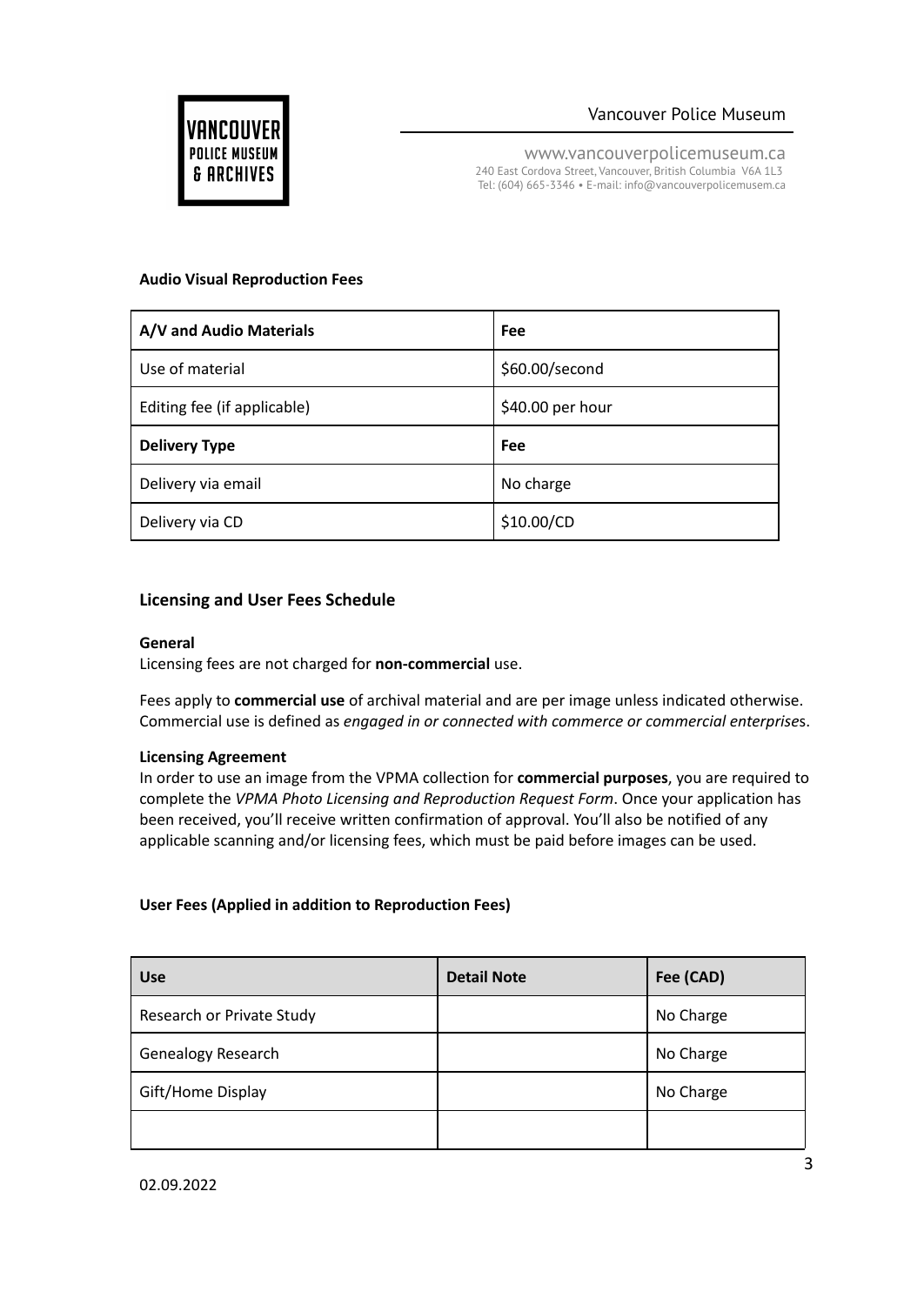



www.vancouverpolicemuseum.ca

240 East Cordova Street, Vancouver, British Columbia V6A 1L3 Tel: (604) 665-3346 • E-mail: info@vancouverpolicemusem.ca

| <b>Exhibition</b>                                                 |                  |                  |
|-------------------------------------------------------------------|------------------|------------------|
| Display, interpretive sign, or plaque                             | <b>BC Museum</b> | No Charge        |
|                                                                   | Non-BC Museum    | \$25.00/Image    |
|                                                                   |                  |                  |
| <b>Academic</b>                                                   |                  |                  |
| Theses/Papers (un-published)                                      |                  | No Charge        |
| K-12 School Projects                                              |                  | No Charge        |
| Classroom Teaching Aid                                            |                  | No Charge        |
| Professor/Student Slide/PowerPoint<br>Presentation                |                  | No Charge        |
| Catalogue, Publication, Conference,<br>Course Advertisement, etc. |                  | \$25.00/Image    |
|                                                                   |                  |                  |
| Website                                                           |                  |                  |
| Personal, Family, or School/University                            |                  | No Charge        |
| Business/Commercial                                               |                  | \$50.00/Image    |
|                                                                   |                  |                  |
| <b>Commercial Products for Resale</b>                             |                  |                  |
| Postcards, Posters, T-Shirts etc.                                 | 1-10 units       | \$25.00/Image    |
|                                                                   | 11-50 units      | \$50.00/Image    |
|                                                                   | 51-500 units     | \$200.00/Image   |
|                                                                   | 500+ units       | To Be Negotiated |
|                                                                   |                  |                  |